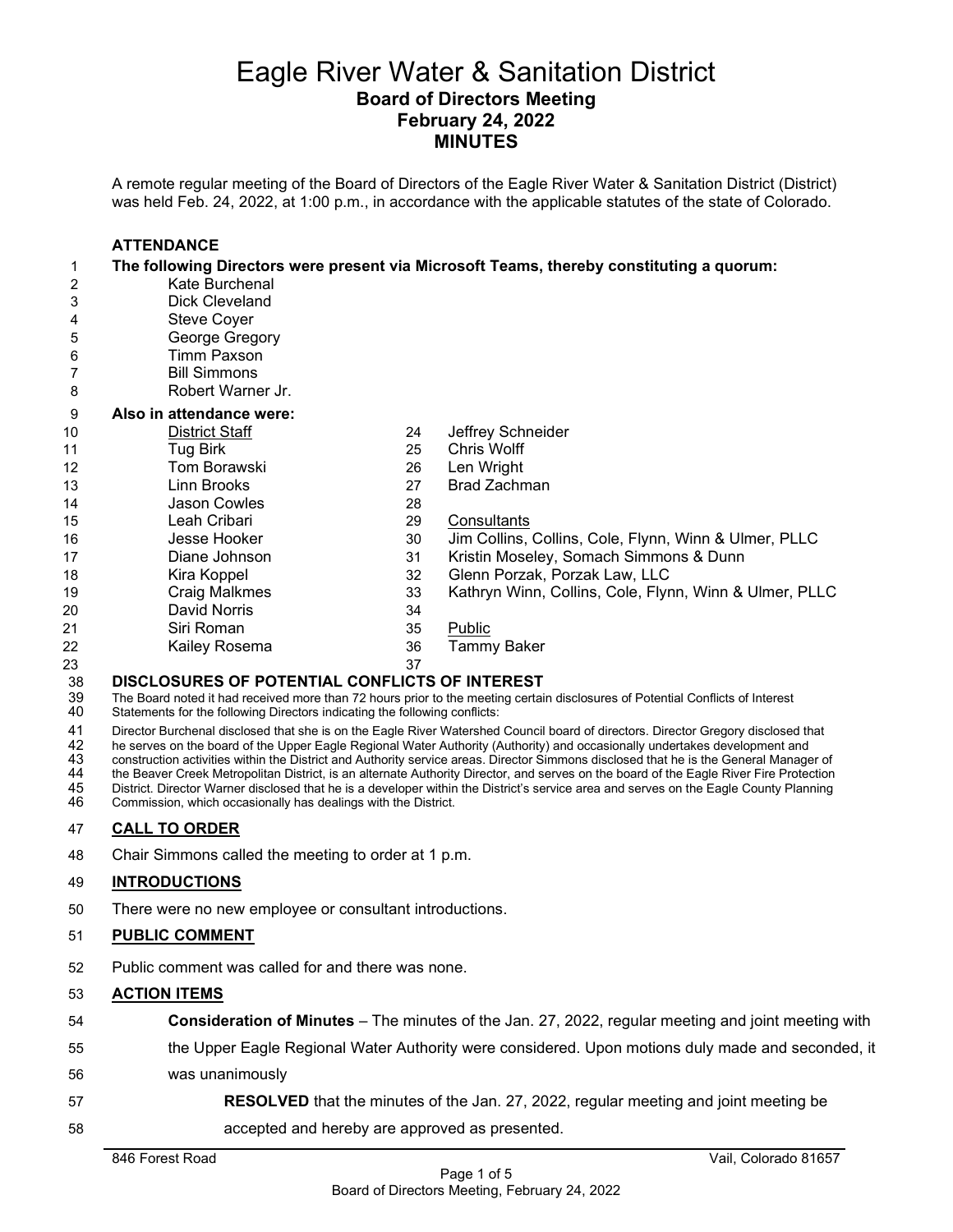**Rules and Regulations update** – Mr. Birk presented a memo and a redline of the sections proposed for revision, a copy of which is attached hereto as **Exhibit A** and incorporated herein by this reference. He said this year's changes were minor and that a fine change enacted in 2021 had been unintentionally left out. After discussion and upon motion duly made and seconded, it was unanimously

 **RESOLVED** to approve and accept the revisions to the Rules and Regulations as presented. **Holy Cross Energy Underground Right-of-Way Easement** – Mr. Schneider presented a memo and the Easement with its Exhibit, copies of which are attached hereto as **Exhibits B and C**, respectively, and incorporated herein by this reference. After discussion and upon motion duly made and seconded, it was unanimously

 **RESOLVED** to approve granting the Underground Right of Way Easement to Holy Cross Energy on Lot 1, Eagle River Water and Sanitation District Subdivision, as presented.

 **Board Committees** – Ms. Brooks presented a memo and the board committee list, copies of which are attached hereto as **Exhibits D and E**, respectively, and incorporated herein by this reference. She noted Chair Simmons' request to be replaced on the Organizational Development committee as he is term-15 limited in May. Chair Simmons noted the important work currently underway on the compensation study and suggested it was a good time for another director to become involved. Director Warner volunteered to serve on the committee and the full board concurred.

- **Contract Log** The board reviewed the contract log, a copy of which is attached hereto as **Exhibit F** and incorporated herein by this reference and approved as presented.
- **Information Reports**  The board reviewed the monthly development report and the Authority's January meeting summary, copies of which are attached hereto as **Exhibits G and H**, respectively, and incorporated herein by this reference.

## **STRATEGY ITEMS**

- **Board Member Input**  In response to a question, Mr. Norris said that W-2s were in the mail. **Sustainability update and 2021 Accomplishments** – Ms. Koppel briefly reviewed local climate events and overall challenges via a PowerPoint presentation, a copy of which is attached hereto as **Exhibit I**. She reviewed 2021 organizational accomplishments including various certifications and awards, local events, greenhouse gas emission reductions, employee engagement, and
- revenue made from sustainability programs. She also provided a brief look at 2022 plans.

## **GENERAL MANAGER REPORT**

- Ms. Brooks referenced the General Manager Report, a copy of which is attached here as **Exhibit J** and
- incorporated herein by this reference.
- **COVID-19 update**  Ms. Brooks relayed local COVID-19 trends and said the staff incident response team had decided to maintain mask wearing onsite for a while longer.
- **Climate Speaker Series**  Ms. Brooks reminded directors she was speaking tonight at Walking
- Mountains Science Center's Climate Speaker Series which could be attended in person at
- Colorado Mountain College or viewed on YouTube.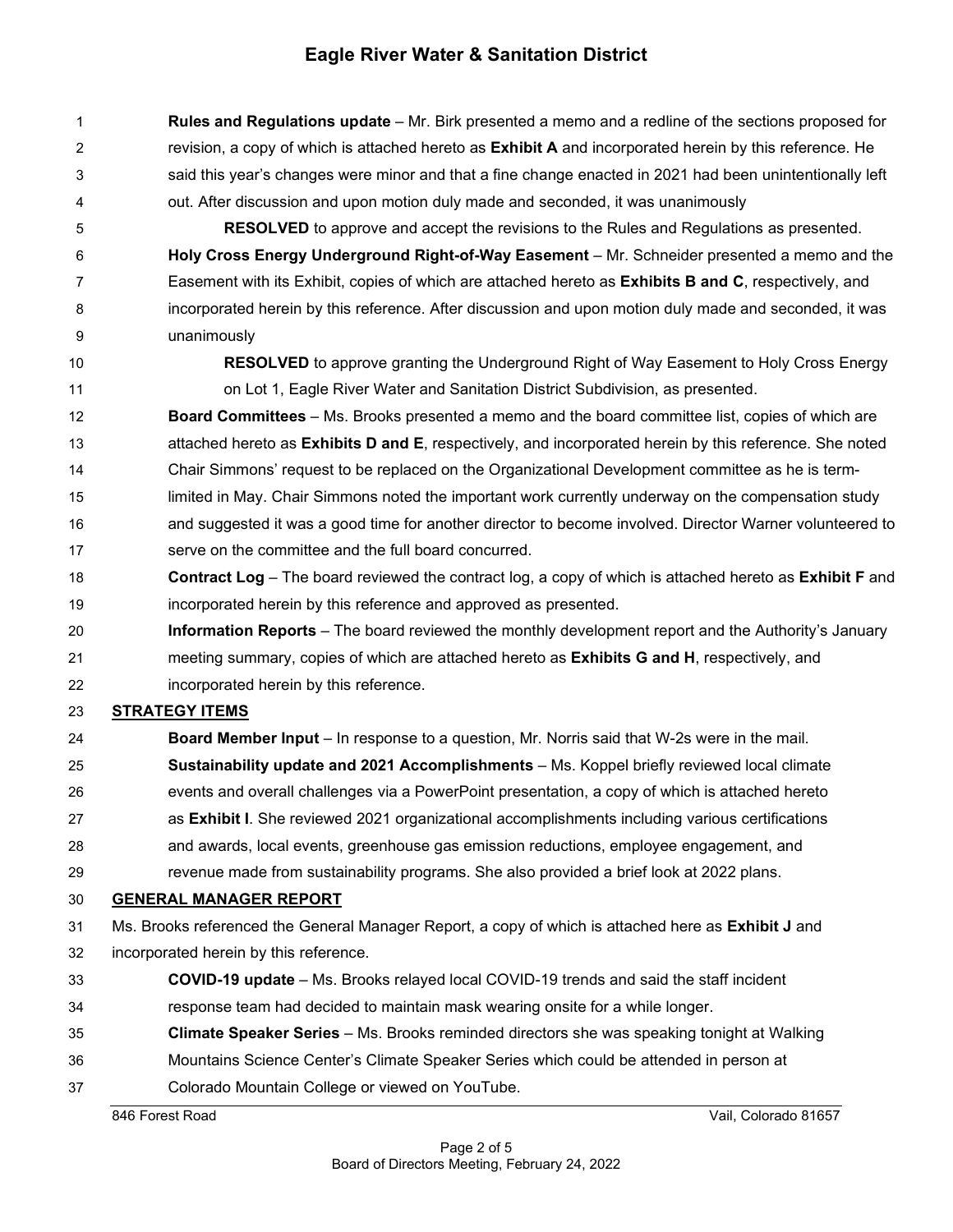## **OPERATIONS REPORT**

 Ms. Roman presented the operations report, a copy of which is attached hereto as **Exhibit K** and incorporated herein by this reference.

- **Frozen Service Lines**  Ms. Roman said Field Operations staff are dealing with frozen service lines this winter; possible causes include lack of insulating snow and aging infrastructure. **Gore Creek Watershed Source Water Protection Plan** – Ms. Cribari referenced a memo and shared a PowerPoint presentation, copies of which are attached hereto as **Exhibits L and M**, respectively, and incorporated herein by this reference. She and Ms. Rosema summarized the
- work, partners, funding, regulatory framework, background, and findings of the Source Water
- Protection Plan for the Gore Creek watershed. Similar work will start this year for the Authority's
- service area, to create a Source Water Protection Plan for the Eagle River watershed. In
- response to questions, Ms. Cribari noted the difference between permitted and unpermitted discharges and said there may be potential sources of contamination that are unpermitted; these
- can be added to the plan as it is updated.

## **ENGINEERING AND WATER RESOURCES REPORT**

- Mr. Cowles noted that he did not have a written report this month. He informed the board that a developer
- is preparing a sketch plan submittal for a PUD in Wolcott and has requested a conditional capacity to
- serve letter for their application to Eagle County. In response to a question, Mr. Cowles and Ms. Moseley
- clarified district involvement in Wolcott area water right cases and existing agreements to recoup costs.

## **COMMUNICATIONS AND PUBLIC AFFAIRS REPORT**

- Ms. Johnson referenced her report, a copy of which is attached hereto as **Exhibit N** and incorporated
- herein by this reference. She reported on candidates for the open director district seats, reminded
- directors of election deadlines, and said the open seats were publicized via legal notices, the February
- billing statements, local radio, and a news release. She also mentioned the recent Vail Daily story about
- the Bolts Lake project.

## **GENERAL COUNSEL REPORT**

Ms. Wynn stated all documents related to the closing of Bolts Lake had been executed and recorded.

## **WATER COUNSEL REPORT**

- **Waters of the U.S. case** Ms. Moseley provided an article about the evolving WOTUS rule, a copy of which is attached hereto as **Exhibit O** and incorporated herein by this reference.
- **Hill v Warsewa case** Ms. Moseley cited a news story about this case, a copy of which is
- attached hereto as **Exhibit P** and incorporated herein by this reference. The case concerns
- public access to streams and streambeds and pre-statehood "navigability." Ms. Brooks said the
- Colorado Water Congress's water stewardship project is drafting an amicus brief to support the
- state's position and asked the board to consider a \$500 contribution for that effort. The board
- approved of funds being spent for this purpose and directed staff to make the contribution.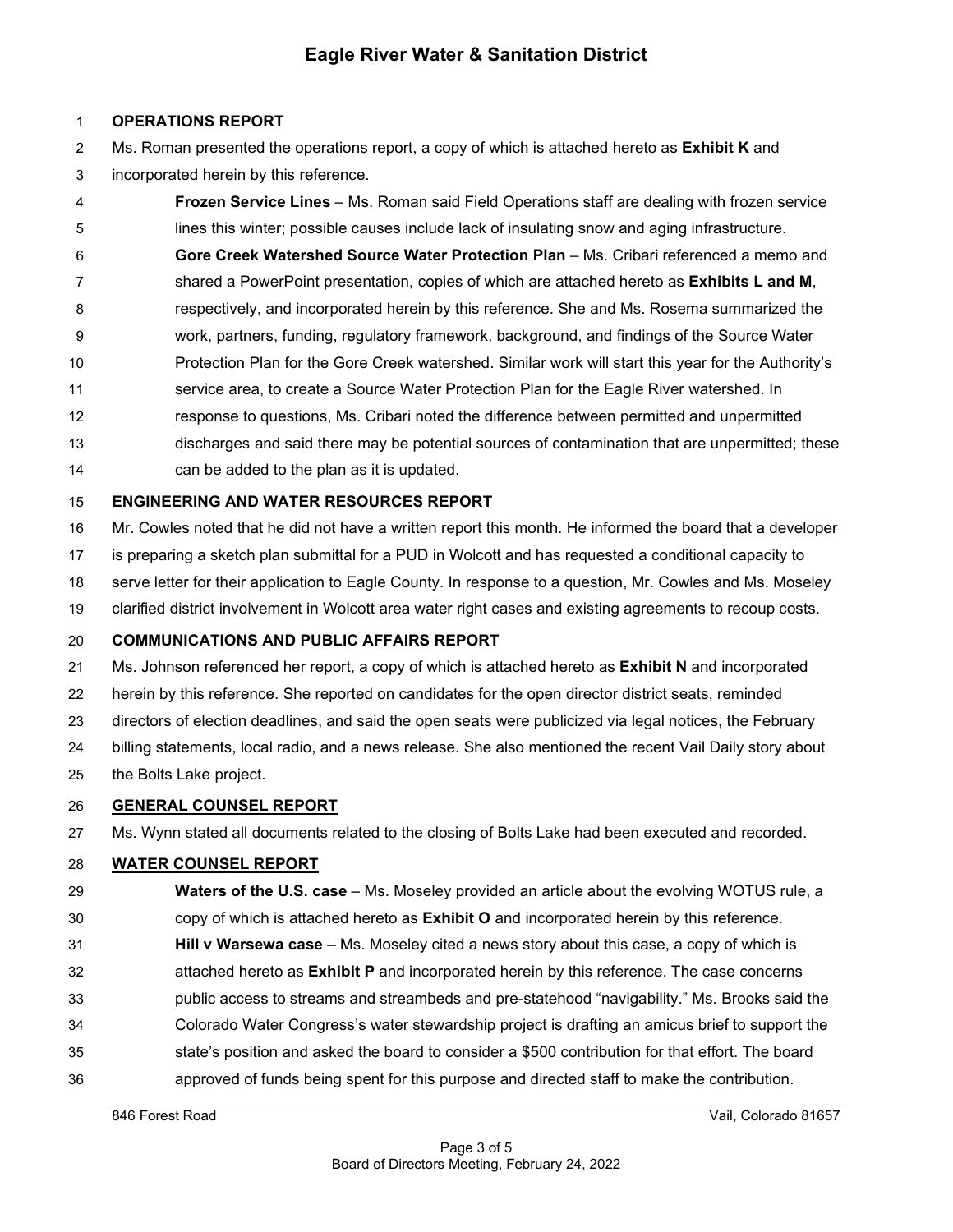| 1              | Legislative Update - Ms. Moseley mentioned House Bill 22-1151, Turf Replacement Program,                   |  |  |
|----------------|------------------------------------------------------------------------------------------------------------|--|--|
| 2              | which would provide state funds to finance the voluntary replacement of irrigated turf. In                 |  |  |
| 3              | response to a question, Ms. Brooks said the district has a limited rebate program to remove turf.          |  |  |
| 4              | Directors support this approach to encourage turf removal and reduce overall water use. Ms.                |  |  |
| 5              | Brooks noted the importance of comprehensively addressing water conservation needs and                     |  |  |
| 6              | potential staff required to implement a plan. Ms. Moseley mentioned Senate Bill 22-029,                    |  |  |
| $\overline{7}$ | Investment Water Speculation, which will likely be difficult to advance. Lastly, she mentioned the         |  |  |
| 8              | proposed "RIVR" (recreation in-channel values reach) legislation that is yet to be introduced.             |  |  |
| 9              | <b>EXECUTIVE SESSION</b>                                                                                   |  |  |
| 10             | Ms. Winn requested the Board enter Executive Session to receive legal advice of counsel and discuss        |  |  |
| 11             | negotiations about potential claims and real property acquisition, pursuant to §24-6-402(4)(a)(b) and (e)  |  |  |
| 12             | C.R.S. She asked that no electronic record be made, as the discussion would be entirely privileged         |  |  |
| 13             | attorney-client communications. Upon motion duly made and seconded, it was unanimously                     |  |  |
| 14             | <b>RESOLVED</b> to enter Executive Session at 2:35 p.m. to discuss negotiations about potential            |  |  |
| 15             | claims and a land acquisition, pursuant to $\S24-6-402(4)(a)(b)$ and (e) C.R.S. with no                    |  |  |
| 16             | electronic record created as Ms. Winn opined the contents of the discussion would contain                  |  |  |
| 17             | privileged attorney-client communications.*                                                                |  |  |
| 18             | Mr. Porzak requested the Board continue Executive Session to receive legal advice of counsel and           |  |  |
| 19             | discuss negotiations related to Colorado River Cooperative Agreement matters pursuant to §24-6-            |  |  |
| 20             | 402(4)(b) and (e) C.R.S. He asked that no electronic record be made, as the discussion would be entirely   |  |  |
| 21             | privileged attorney-client communications. Upon motion duly made and seconded, it was unanimously          |  |  |
| 22             | <b>RESOLVED</b> to enter Executive Session at 3:10 p.m. to discuss CRCA matters pursuant to                |  |  |
| 23             | §24-6-402(4)(b) and (e) C.R.S. with no electronic record created as Mr. Porzak opined the                  |  |  |
| 24             | contents of the discussion would contain privileged attorney-client communications.*                       |  |  |
| 25             | Ms. Moseley requested the Board continue Executive Session to receive legal advice of counsel and          |  |  |
| 26             | discuss negotiations related to the Intergovernmental Agreement with Minturn and Bolts Lake pursuant to    |  |  |
| 27             | $\S$ 24-6-402(4)(b) and (e) C.R.S. She asked that no electronic record be made, as the discussion would be |  |  |
| 28             | entirely privileged attorney-client communications. Upon motion duly made and seconded, it was             |  |  |
| 29             | unanimously                                                                                                |  |  |
| 30             | <b>RESOLVED</b> to continue Executive Session at 3:50 p.m. to receive advice of counsel and                |  |  |
| 31             | discuss negotiations related to the Intergovernmental Agreement with Minturn and Bolts Lake                |  |  |
| 32             | pursuant to §24-6-402(4)(b) and (e) C.R.S. with no electronic record created as Ms. Moseley                |  |  |
| 33             | opined the contents of the discussion would contain privileged attorney-client                             |  |  |
| 34             | communications.*                                                                                           |  |  |
| 35             | The regular meeting resumed at 4:07 p.m.                                                                   |  |  |
| 36             |                                                                                                            |  |  |
| 37             | 846 Forest Road<br>Vail, Colorado 81657                                                                    |  |  |